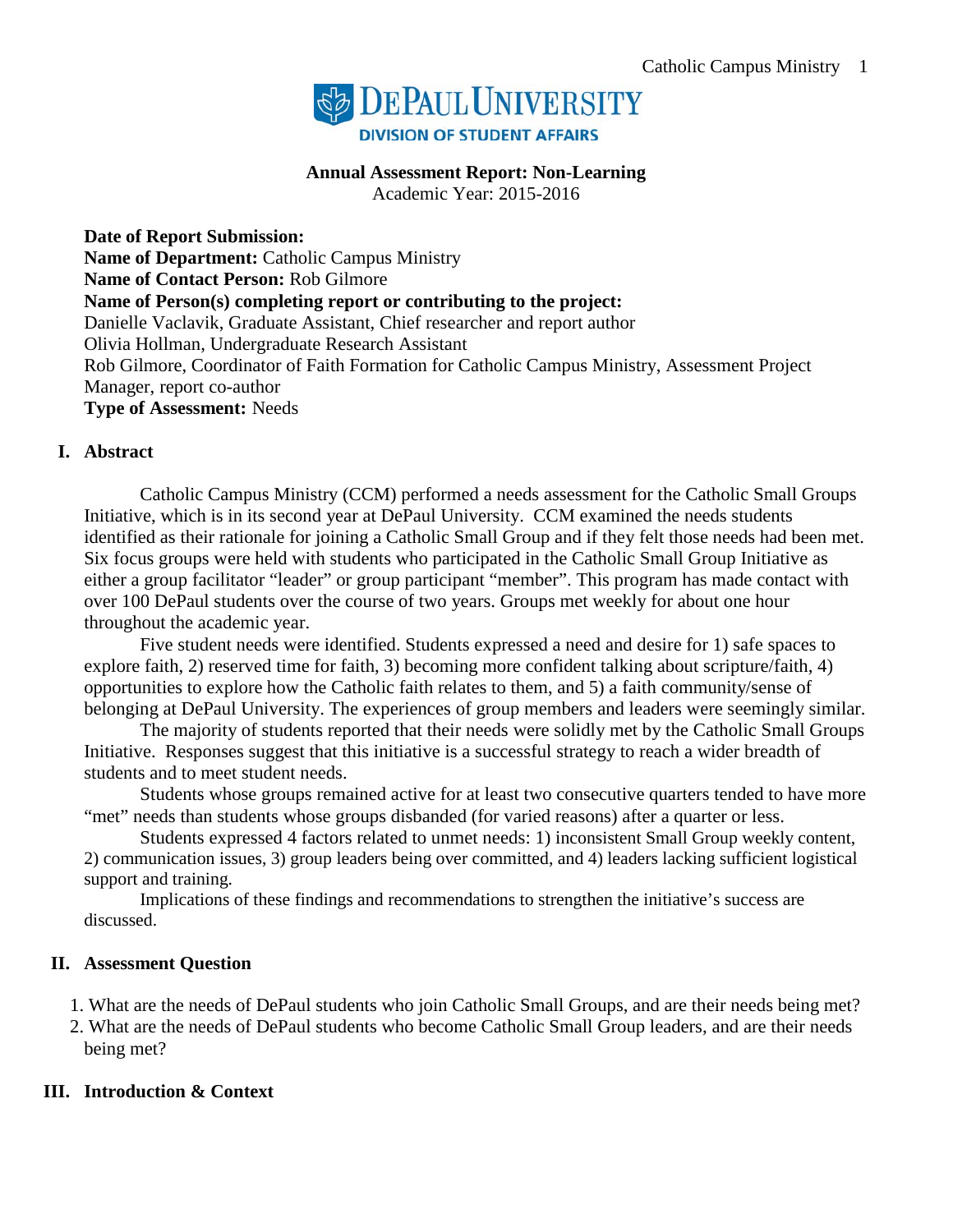## **University Context**

For several years prior to launching the Catholic Small Groups Initiative, Catholic Campus Ministry sought innovative strategies for outreach looking at ways of lowering barriers to entry and reaching a wider breadth of students.

The Evangelical Catholic organization provided a framework for an outreach strategy that would allow students who had never set foot in CCM to become deeply connected to our community through a Catholic Small Groups model of evangelization. Information pertaining to Evangelical Catholic can be found at [www.evangelicalcatholic.org/.](http://www.evangelicalcatholic.org/) This model also allowed for students to be empowered in peer to peer ministry. Through adaptation of this model, it was hoped that implementation of the Catholic Small Groups Initiative at DePaul could provide the more effective strategy to reach more students in a meaningful way.

This initiative is distinct from other CCM programming in that it is a student initiated and student led strategy for faith outreach and engagement. It also takes place in spaces that are where students gather in the routine of their daily lives rather than requiring them to enter the CCM office, chapel, or other designated "faith spaces" on campus.

These efforts support both the Catholic Campus Ministry mission and Vision 2018.

Most especially the Catholic Small Groups Initiative seeks to implement the CCM departmental mission and is supporting the department's goals in the following ways:

"CCM supports and strengthens the religious and spiritual lives of DePaul students through the lens of the Catholic and Vincentian traditions. We prepare students to lead and actively engage in the mission of the Church by:

• forming a variety of faith communities which teach students to follow Jesus Christ as the model and method of ministry."

Catholic Small Groups are based around preparing students to actively engage their faith and the mission of the church. They are faith communities which engage Jesus Christ through the gospels as a model and method of ministry.

"CCM will augment/enhance:

- Students' awareness of DePaul's commitment to institutionalize its Catholic identity.
- Catholic students' personal capacities for engaging the Catholic faith tradition."

Students can engage with DePaul's Catholic identity through Catholic Small Groups and they are personally able to engage with their faith tradition in a more capable way.

"I. Department Learning Outcomes

1. Students participating in Catholic Campus Ministry programs will integrate central elements of the theology and spirituality of the Catholic-Vincentian tradition into their daily lives and choices."

"3. Students participating in CCM Programs will utilize a Catholic-Vincentian faith perspective to guide their daily lives and choices."

One of the opportunities students receive by participating in Catholic Small Groups is to integrate their faith with their everyday lives, most especially by connecting the gospel message to their lives.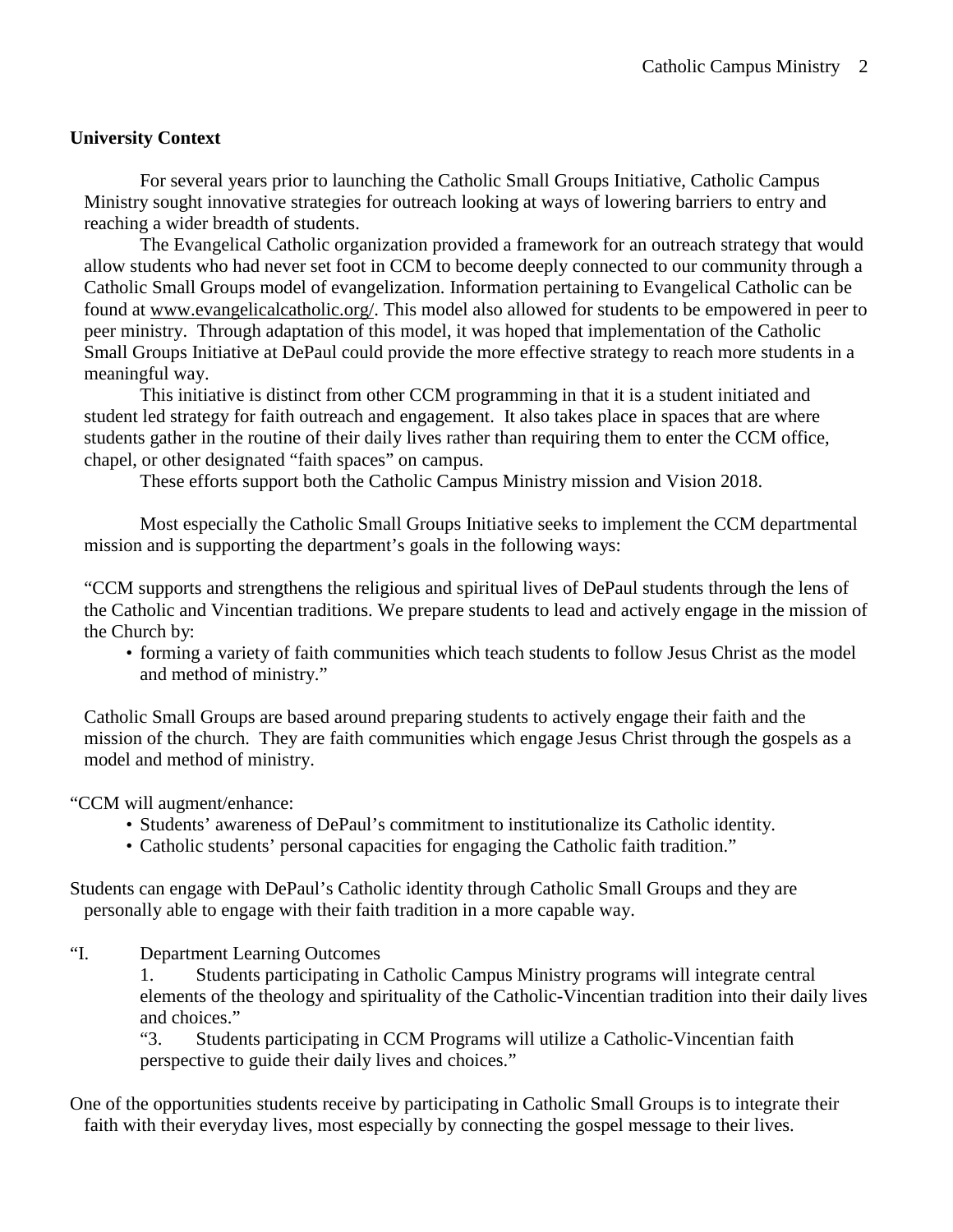Catholic Small Groups are supportive of Vision 2018 most especially in "Goal 3: Strengthen our Catholic and Vincentian Identity"

"Objective 3a: Elevate our distinctive Catholic and Vincentian identity across the university. Expand and deepen engagement of all students with DePaul's Catholic and Vincentian mission."

Catholic Small Groups are available to all students to engage with DePaul's Catholic and Vincentian mission.

Catholic Small Groups are also supportive of Vision 2018 "Goal 4: Foster Diversity and Inclusion" "Objective 4b: Build a vibrant university community.

Improve communication, reduce barriers and enhance opportunities for collaboration among members of the university community.

Strengthen the sense of community, affinity and institutional pride among all DePaul constituencies students, alumni, staff, faculty and friends."

By meeting in locations associated with typical student gatherings, this has reduced a barrier to participating, especially amongst students who are unsure of how their presence will be perceived in an unknown space. This enhances student opportunities to meet each other across the university community. Catholic Small Groups also have been shown to enhance affinity for DePaul through fostering a greater sense of belonging.

Anecdotally (and this is part of why we wanted to look at this initiative for assessment) we have heard from student participants "I wouldn't still be here at DePaul if it wasn't for the relationships I made in my Small Group" This would suggest implications for supporting student persistence which is a divisional focus for Student Affairs. Additionally, "Outreach" was the agreed upon focus of our CCM department this year, and Catholic Small Groups were an important part of that strategy.

#### **Supporting Scholarship**

Within the Roman Catholic Church there is a newly emphasized mandate to the Baptized of the Roman Catholic Church called "The New Evangelization". The New Evangelization is an umbrella term given to efforts which seek to spread the Gospel message in novel and accessible ways. It is a renewal, affirming the ancient teachings of the Catholic Faith through the mediums used in the modern world. (See Appendix F for more detail)

This New Evangelization is the context within which the model of the Catholic Small Groups Initiative has come about. The Evangelical Catholic organization developed a model of outreach (Evangelical Training Camp, 2014) and evangelization to answer the call of the New Evangelization to renew the Catholic Church's commitment to the Gospel message. The Small Group ministry model was developed over years as a way to "Reach More" (The Evangelical Catholic, mission statement) by creating groups that are "incubators for conversion" (Evangelical Catholic Training Camp) so that people can draw closer to Jesus Christ.

Students were trained in the Evangelical Catholic model of Catholic Small Group facilitation and in conversation with Catholic Campus Ministry staff adapted the model in ways they found would be most beneficial to the DePaul University context. This was the context for the Catholic Small Group Initiative at DePaul University.

The Catholic Small Groups Initiative is important within the context of U.S. Catholic ministry in higher education because it seeks to promote certain principals that the U.S. Conference of Catholic Bishops has asked campus ministries to embody. In the pastoral letter "Empowered by the Spirit" A Pastoral Letter on Campus Ministry (Issued by the National Conference of Catholic Bishops. Issued by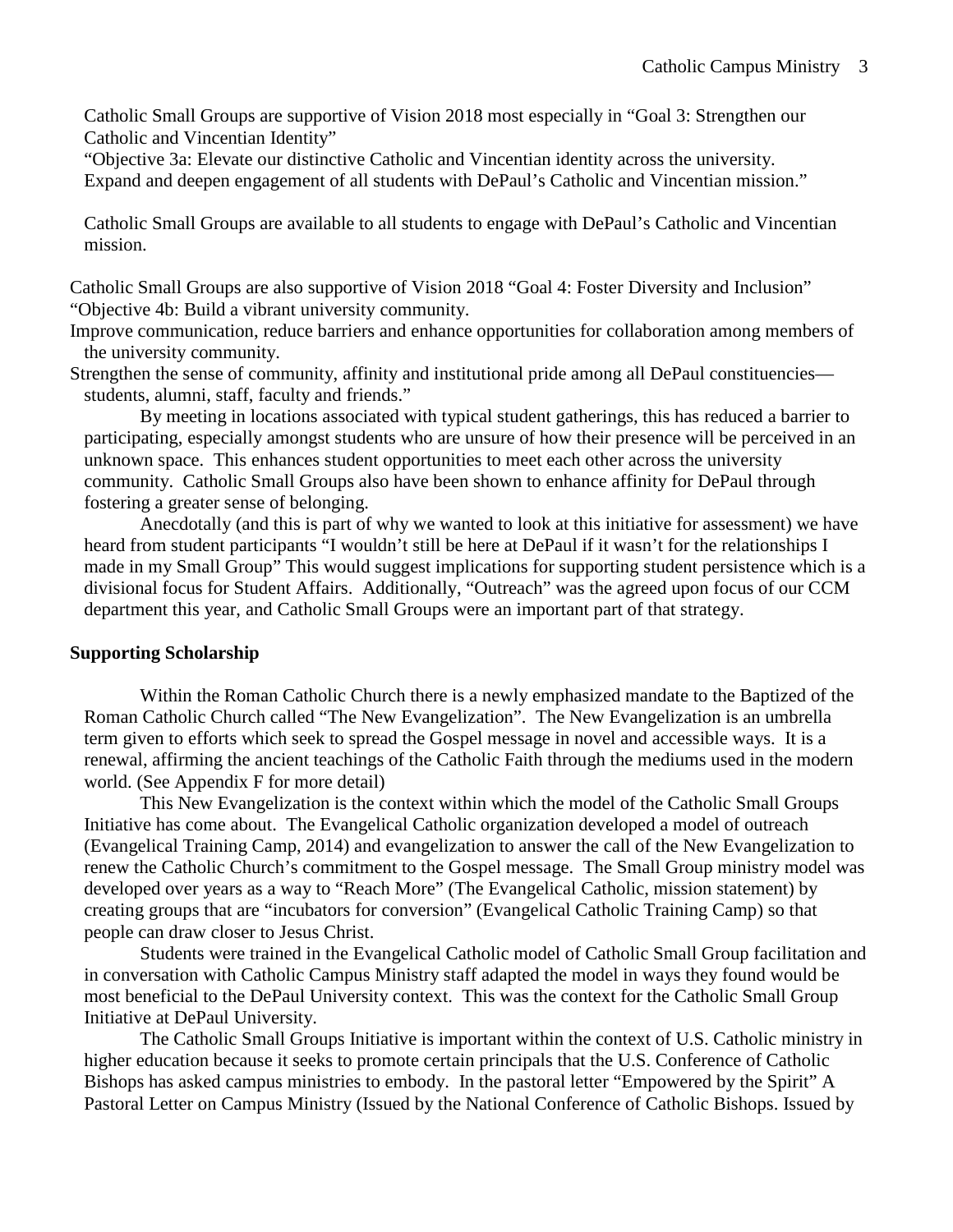the NCCB/USCC, Copyright © 1985, United States Conference of Catholic Bishops, Inc.) states that students are to be formed in six main areas:

A. Forming the Faith Community

- B. Appropriating the Faith
- C. Forming Christian Conscience
- D. Educating for Peace and Justice
- E. Facilitating Personal Development
- F. Developing Leaders for the Future

The Catholic Small Groups Initiative at DePaul University seeks to give students significant opportunities for formation. Our findings showed student's needs being met in a few main ways which uphold the principles of formation suggested by the USCCB,

- 1) Safe spaces to explore faith -A) Forming the Faith Community
- 2) Reserved time for faith C) Forming Christian Conscience
- 3) Becoming more confident talking about scripture/faith F) Developing Leaders for the Future
- 4) Exploring how the Catholic faith relates to them B) Appropriating the Faith

5) Faith community/sense of belonging at DePaul University –E) Facilitating personal development

In my estimation, it is safe to conjecture that exposure to Jesus' model of ministry through reading the Gospel and discussing it within the context of community, will, to some degree, accomplish principal D) Educating for Peace and Justice. (See Appendix F for more detail on how these principles relate to Catholic Small Groups Initiative)

The methodology of Catholic Small Groups as a model of ministry which is growing across college and university campuses throughout the US was recently chronicled as a necessary and effective practice in an America Magazine article "When Smaller is Better: Small Faith Communities and the Future of the US Church" by Joseph Graham Healey May 24th 2016 "Faith sharing groups by any name constitute a grassroots effort whose success the Catholic Church in America can hardly afford to ignore if it holds any aspirations of remaining relevant to the lives of millions of young adults."

Utilizing a ministry model that is growing in across colleges and universities in the US, situated well within the New Evangelization of the Catholic Church, forming students in the principles that the US Conference of Catholic Bishops is asking campus ministries to attend to, and providing for student needs within the framework of our department's mission and DePaul University's strategic vision, the Catholic Small Groups Initiative is a well-positioned response to what we as the Catholic faithful are to be about.

## **IV. Data Collection & Methodology**

#### **Data Collection:**

According to 2015-2016 freshmen class summary, 39% of incoming DePaul students identified as Catholic (Enrollment Summary, 2015) upon entering their freshman year. These students may access spiritual support, community, and religious services through the Catholic Campus Ministry (CCM) department. CCM strives to provide a wide variety of Catholic programs to appeal to the wide range of interests of students. One current offering is a student outreach and evangelization initiative, Catholic Small Groups.

Catholic Small Groups, typically made up of 4-10 DePaul University students, meet once a week to discuss the Gospel and how it relates to their lives. Groups are "led" by DePaul student volunteers. Typically groups are co-led by a pair of students, though some groups are led by one student or three leaders rotated leading responsibilities. The 2015-2016 academic terms are the initiative's second academic year being implemented at DePaul University.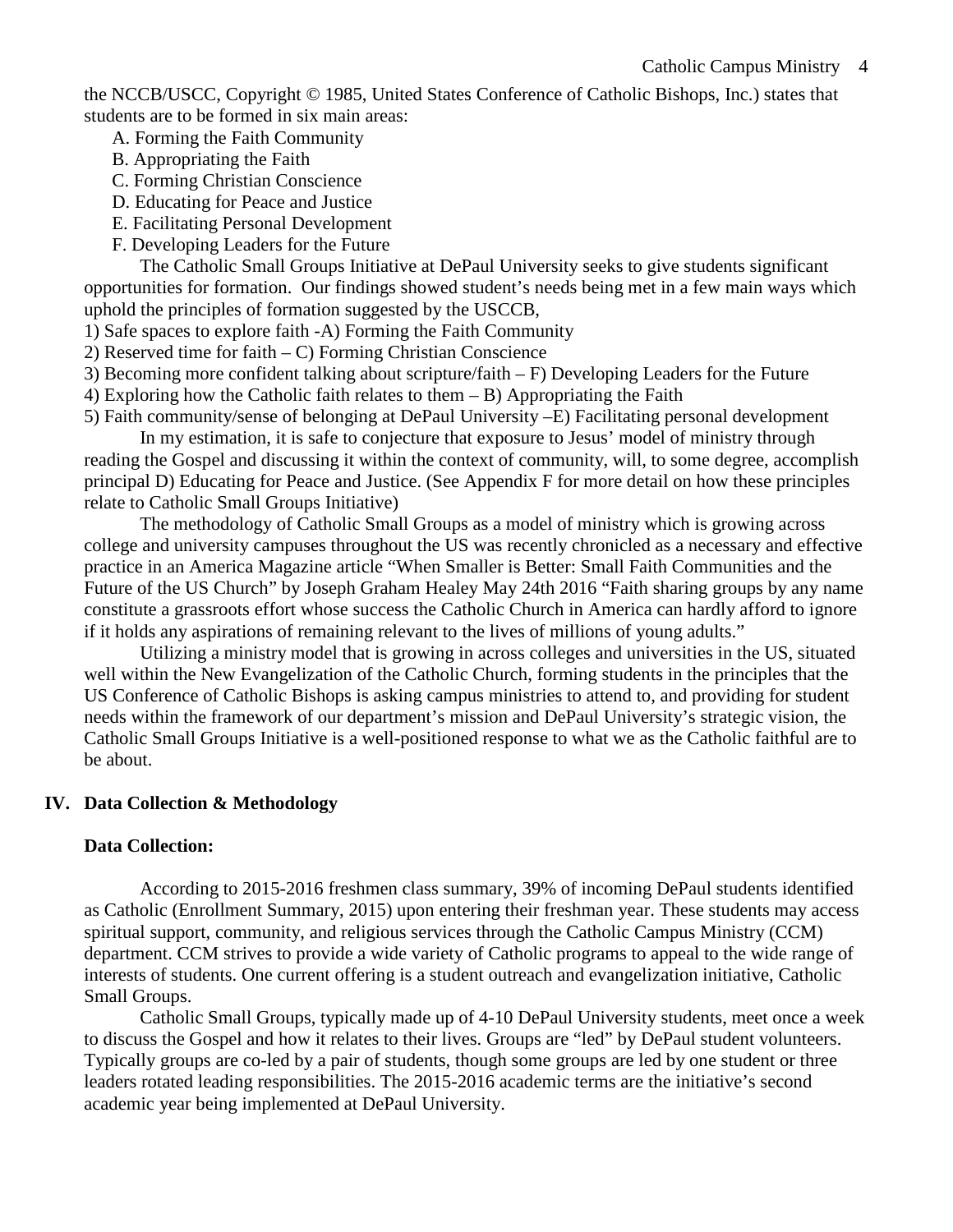This needs assessment targets those who have participated in the program as either leaders or group members.

Data for this needs assessment were collected using paper surveys and focus groups. Paper surveys were distributed and collected at the start of focus groups. Paper surveys were administered to both group leaders (Appendix A) and group members (Appendix B). Focus group protocols were created to assess the needs of students participating in Catholic Small Groups as group members (Appendix C) or group leaders (Appendix D). Six focus groups were held (3 for leaders and 3 for group members) in March and April of 2016. Focus groups were led by the primary evaluator (graduate assistant). Focus group questions focused on areas related to spiritual growth, catholic identity exploration, peer relationship development, sense of belonging, and leadership development which aligned with the intentional aspects of the small group program. Focus groups were recorded for data analysis purposes.

Students were recruited for the focus groups in-person or through email. Twenty DePaul students are currently leading or have previously led a Catholic Small Group. A total of eight student leaders volunteered to participate in the assessment project. There are 35 students who were identified by Catholic Small Group Leaders as having participated in Catholic small groups this year as group members. Seven of these group members participated in the group member focus groups.

#### **Data Analysis:**

Data from the focus groups in audio format was analyzed using qualitative open-coding. The coding team, consisting of the primary evaluator (a graduate assistant) and secondary coder (an undergraduate student), listened to all focus group recordings and noted statements that reflected student needs. Demographic information collected using the paper surveys was analyzed using SPSS 16 to calculate means and percentages. After compiling a list of need statements for each focus group, need statements were grouped into themes. This process was done with responses from each of the six focus groups.

#### **Participant Consent & Confidentiality:**

Formal written informed consent was not obtained from students because data will only be used for internal DePaul University review of the Small Group program. Verbal consent was obtained from participants during recruitment and again before the recorder was turned on at the focus group. At both points, students were informed of the purpose of the evaluation and informed that their participation was voluntary and that they could leave at any time. They were also informed that their responses were confidential and only the evaluator and the coding team would see their identified data and that their data would be de-identified before it was given to Catholic Campus Ministry or Student Affairs.

To protect the confidentiality of the students, only the evaluator and a secondary coder listened to the audio recordings. After the focus groups, the recordings were downloaded onto a protected W drive folder and then deleted from the recorder. Focus group participants were also reminded to not repeat anything they heard during the focus group to their friends or to CCM staff. In addition, no names were used in the coding team's notes and all identifying information about participants was removed during data cleaning. While it is possible for the coding team to identify participants from their voices on the recordings all reported data is de-identified. When the evaluation is complete all audio recordings and identifiable data will be deleted.

During the focus groups, participants were asked to talk about their needs as students. In response to the focus group questions (Appendix C and D), students shared information about their faith journey, friendships, and personal struggles with faith and with finding belonging at DePaul University. No sensitive or identifying information was collected and all stories were voluntarily given. Stories that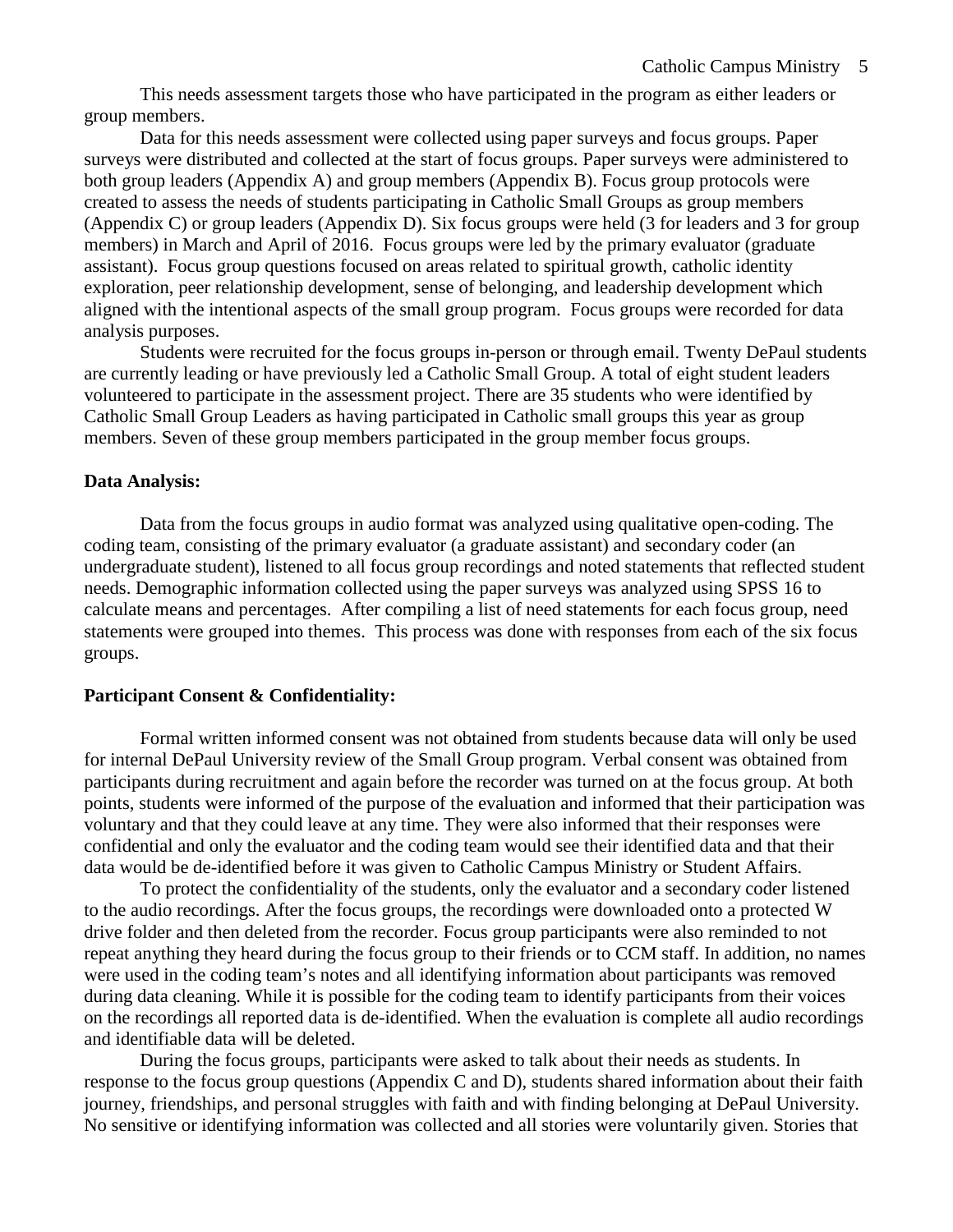were deemed by the research team as overtly unique were censored to protect the confidentiality promised to focus group participants.

### **V. Data & Results**

#### **Student Demographics**

(See Appendix E)

A total of 15 (8 leaders and 7 group members) students participated in the focus groups out of 55 students (35 group members and 20 leaders), yielding a 27% response rate.

Group Members: Of the 7 group members 57% (*n*=4) were male. The average age of group members was 20.71 (*SD*=3.3). Fifty-seven percent (*n*=4) of group members participated in a DePaul Catholic small group for the first time this year. Of the focus group participants,  $86\%$  ( $n=6$ ) were heterosexual. Seventy-two percent (*n*=5) were White. Seventy-one percent (*n=*5) of group members spoke English as their primary language (students also spoke French, Korean and Spanish. Eighty-six percent (*n=6*) identified as Catholic.

Fourteen percent of group members (*n=*1) were juniors, 43% (*n=*3) were sophomores and 43%  $(n=3)$  were freshman. Fourteen percent  $(n=1)$  of the group members were first generation college students. Small group members took an average of 14.62 (*SD*=3.8) credit hours. Forty-three percent (*n=*3) of students took the majority of their classes on the Lincoln Park Campus. Fourteen percent (*n=*1) of group members identified as transfer students. Eighty-six percent of students (*n*=6) neither had a campus jobs nor worked for the CCM office.

Group Leaders: Of the 8 leaders 6 (75%) were female. The average age of group leaders was 20.38 (*SD=*1.2). Six leaders (75%) had led groups last year. Of the focus group leaders, 88% (*n=7) w*ere heterosexual. The majority of leaders were White (63%, *n*=5). Seventy-five percent (*n=6*) of leaders spoke English as their primary language and 25% (*n=2*) spoke Spanish. All leaders (*n*=8) identified as Catholic.

The majority of leaders,  $(63\%, n=5)$  were sophomores. Twenty-five percent  $(n=2)$  of the student leaders were first generation college students. None of the leaders were transfer students. Small group leaders took an average of 17.25 (*SD=2.1)* credit hours. Half (50%; *n=*4) of students took the majority of their classes on the Lincoln Park Campus. Small group leaders worked an average of 13.75 hours a week at campus and non-DePaul jobs (*SD=*14.6; *range=*0-43*).* The majority of leaders (87%, *n*=7) were employed by DePaul University. Twenty-five percent (*n=2*) of group leaders are employed by the CCM office.

#### **Student Needs**

*(For additional student quotes regarding student needs see appendix G)*

While leaders and group members were initially analyzed separately, leaders, when asked about their experience as "leaders" said they were not "leaders" but just "more active group members" and did not feel their experience was different from that of the group members. This interpretation of leader's role as group members is supported in the needs expressed by both group members and group leaders. Both group members and group leaders, when asked about their experience reported the same core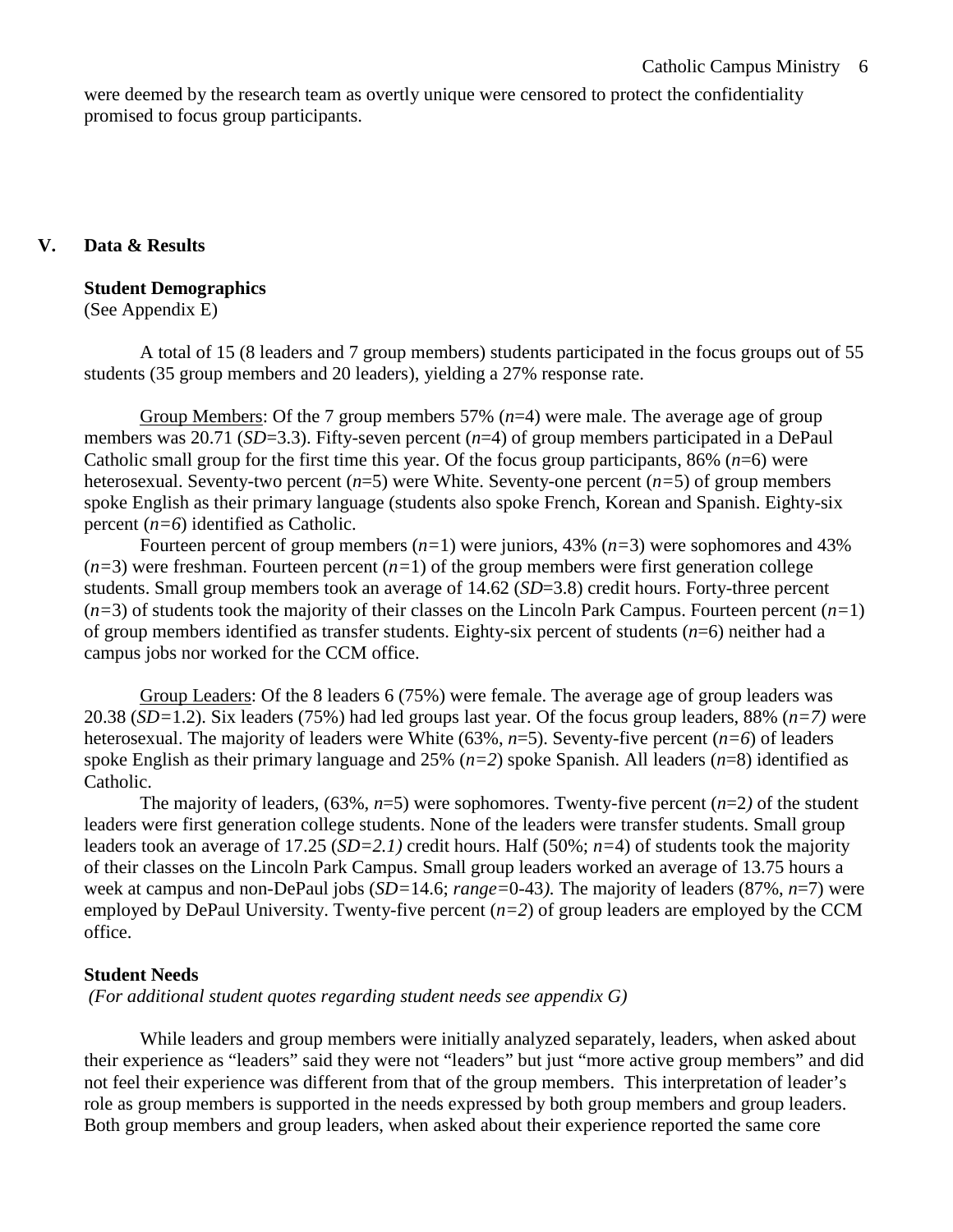needs, suggesting the experiences of group members and leaders were similar. For this reason the shared themes will be assessed and discussed together instead of separately. Student group members and student leaders identified 5 needs associated with their decision to join a Catholic Small Group: 1) safe spaces to explore faith, 2) reserved time for faith, 3) becoming more confident talking about scripture/faith, 4) exploring how the Catholic faith relates to them, and 5) faith community/sense of belonging at DePaul University. Leaders expressed an additional need: a desire to "give back" to their community. "Met" needs tended to be reported by students whose group remained active for at least two consecutive quarters. Students reporting "unmet" needs tended to be students in groups that only lasted one quarter and/or disbanded mid-quarter. Thirty-eight percent (*n=*3) of group member focus group participants participated in small groups that lasted for at least 2 quarters, the majority, 62% (*n=*4) of group members were in groups that disbanded after 1 or less than 1 quarters.

## • **Students Seek Safe Spaces to Explore Faith**

Students expressed a need for safe (non-judgmental) spaces to talk about their faith. While they did not feel physically unsafe expressing their faith on campus, they would not mention their faith on campus outside of spaces that they deemed as particularly safe. Several students mentioned fearing that they would be seen as weird or silly for expressing their faith within their friend groups or in classes.

"My faith was a personal thing; I needed a safe place to explore it with others. I was already a religious person and faithful. It wasn't searching for [my faith] but feeling comfortable embracing it [publicly]… I felt the cool people don't go to Mass or talk about their faith." – Group Member

Students felt their need for a safe space had been met by Catholic Small Groups. When they share their opinions in group, their thoughts and experiences were respected by the leader and other group members.

## • **Students Need Reserved Time for their Faith**

In addition to wanting safe spaces to explore their faith, students said that they joined small groups to create a "set-aside" time in their week to talk about and explore their faith. Students wanted to continue to grow in their faith in college but knew that if they did not carve time into their week it would not happen. "[For me] it was important to set aside time to take a moment and reflect." - Group Member

Students described small group as "weekly appointments" and "mini-retreats in the middle of their week." Students also stated they appreciated the group aspect of small group because it gave them a sense of accountability. Regardless of their best intentions, they "knew" they would not sit down with the scripture each week on their own.

"[I joined because] I wanted to commit myself more. [Small group] is like a weekly appointment." – Group Member

## • **Students Want to Become More Confident Talking About Scripture/Faith**

Students stated that they joined a Small Group because of a desire to be more confident and knowledgeable about their faith and the scripture. Knowledge and familiarity with the Bible varied drastically among Small Group students. Some students had very positive experiences with the Bible and were looking to expand on their existing knowledge. Other students, while raised Catholic, did not have very in-depth or positive experiences with scripture growing up and were looking to become more knowledgeable.

"I like when we talk about the gospel stories in modern terms. The bible growing up was so holy that you couldn't change the wording… it just *was.* You couldn't do anything with it." – Group Member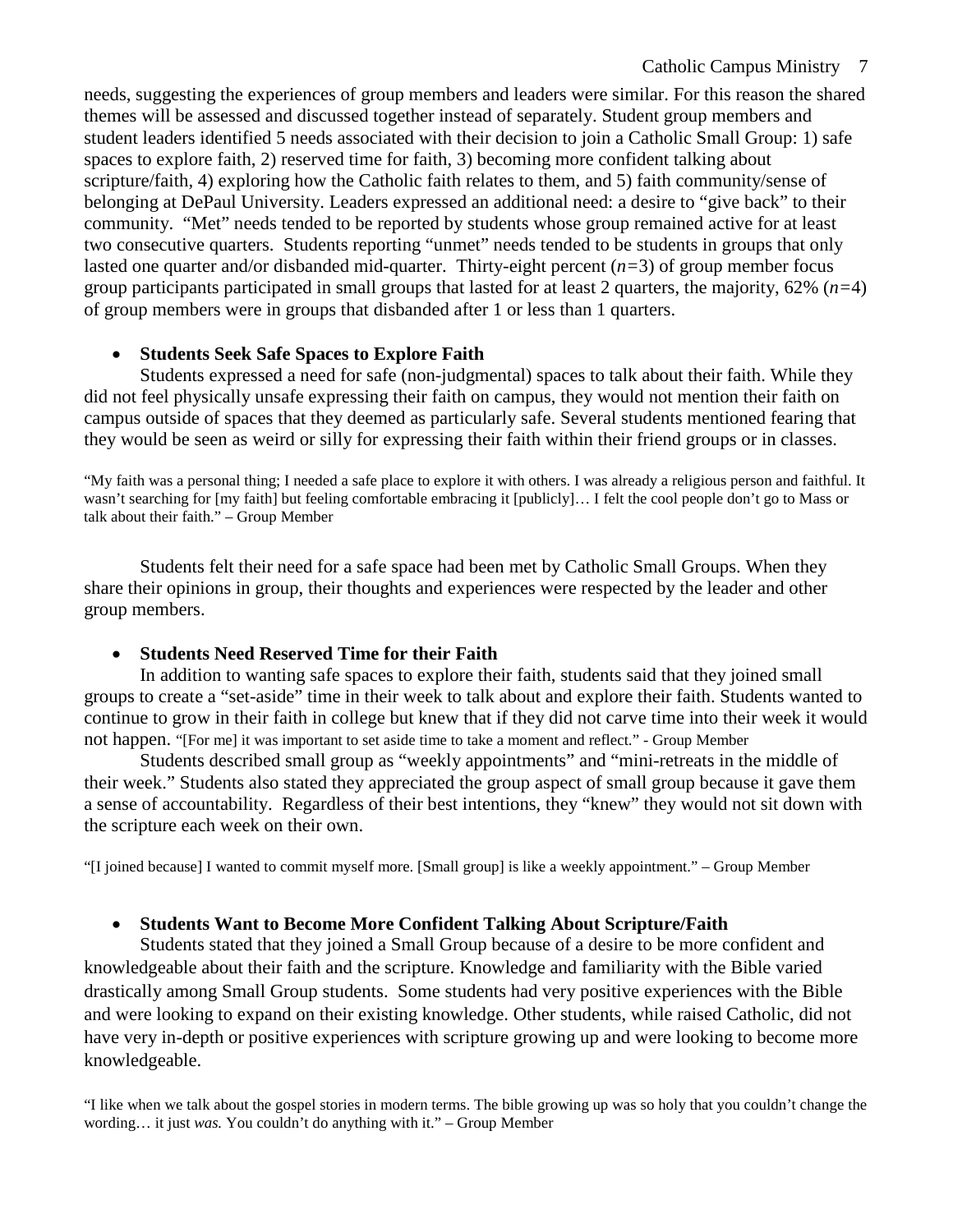Students felt that their need to learn more about the Bible and to become more confident when talking about their faith was met at Small Groups. "I feel more solidified and informed [in my faith] and surrounded by a community that feels the same, I know I'm not alone." – Group Member

Students especially saw the pay off when they attended Mass each week. Students discussed the thrill they got when the priest would touch on an idea they had covered in Small Group.

**"**It's cool too, there have been a couple times this year with small group where what has been said in the homily had been something we talked about and it was a fun feeling… it was really rewarding to know that the conversation we had was something along the lines of something a priest would think." - Leader

### • **Students Desire Opportunities to Explore How the Catholic Faith Relates to Them:**

Students also felt they were lacking opportunities to explore how the Catholic faith related to them and to their daily life. Their Catholicism was something that took place on Sundays but they did not feel a personal identification with the religion or necessarily capable of living it out in their own lives.

"In high school, [the bible] was taught as unalterable history not as a way to live your life." - Group Member

Students talked about "lightbulb" moments in small group when this need was met. They saw the connection between the ancient text of the Bible and their lives as  $21<sup>st</sup>$  century college students.

"Seeing that Jesus and the people in the Bible went through similar struggles as us makes me feel less alone." – Group Member

## • **Students are Seeking a Faith Community/a Sense of Belonging at DePaul**

Another common need students discussed was their desire for a faith community at DePaul as well as lacking a general sense of belonging within the broader DePaul community. These sentiments were especially true for students during their freshman year at DePaul. Students had come to college and realized that making friends was a lot harder than they thought. Faced with this need, they joined Small Group as a way to connect. Students felt Small Group provided an answer to this need.

"I was trying to get a handle on how college would go for me. I was feeling out of place and I could at least go there and feel safe and get people's perspectives on life." - Group Member

"Freshman year was really rough, I wanted to meet people and get myself out there. Going to small group and taking that first initiative helped build a foundation of belonging here at DePaul." – Group Member

Deeper than just finding people to hang out with, these Catholic students were looking to connect to other people of faith. Many said they had friends but not friends with whom they felt they could share their faith.

"I wasn't finding people that had the same values and morals as me but I hadn't been in CCM yet." - Group Member

"[Freshman year I kept thinking]: I am alone. I am the only one who thinks this. I am weird." – Group Member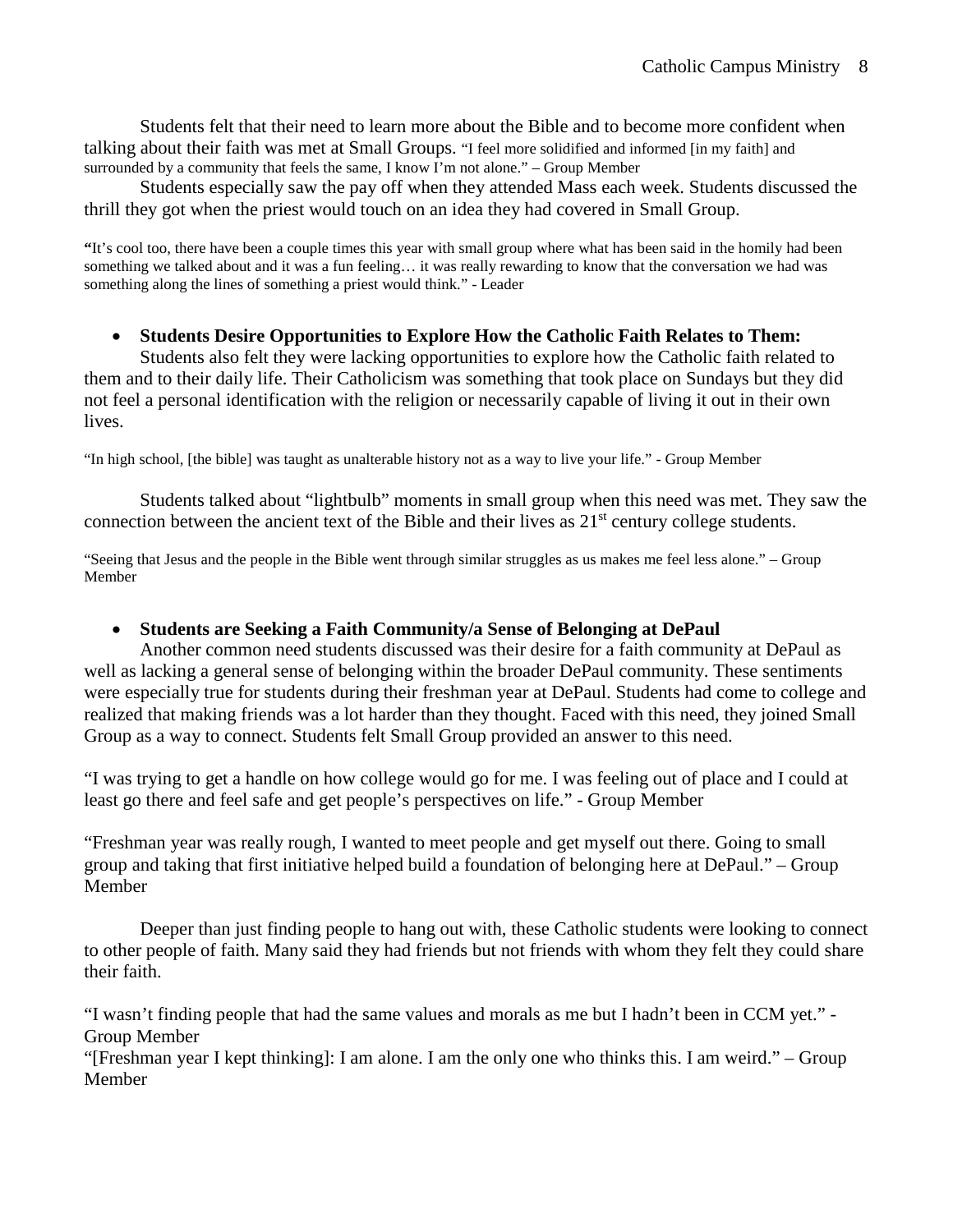"For me, the reason last year that I joined small group was to help find a community that I wanted to be a part of. So I feel like making those personal relationships was the driving force to why I started and why I continued." - Leader

However, not all students found the community they desired through Small Groups. These students said that the need for community had not been met at Small Group because their group disbanded during or at the end of Fall Quarter.

"I wanted to meet more people at DePaul [that's why I joined Small Group]. But that wasn't fulfilled. We just stopped meeting after Winter Break. I never got to form friendships." - Group Member

For those whose groups continued past Fall Quarter and/or were in groups during the program's first year, felt that their need for a faith community and a sense of belonging was fulfilled in Small Group.

"Small group was a tie to the community for a commuter student [like me]." - Group Member Many students said the types of discussions they had in group created a unique bond that was different from their other relationships on campus.

"The conversations that come up in small group are about what really matters in life not the superficial coverings that a lot of conversations are." – Leader

"Small group is different because it is small because people know each other; "like are we still praying for this or are we moving on to pray for something else this week." They know what is going on in my life." – Group Member

# • **Leaders Want to Give Back to their Community**

When asked why they had decided to become Small Group leaders, leaders explained that they wanted to "give back to their community." Leaders had benefited from past small groups and, because of these positive experiences, wanted to help create those experiences for others.

**"**I think I like being able to offer a space where people can share about their faith and grow in their faith and share about their lives maybe what's going on and have some feedback and empathetic responses from those around them." - Leader

Leaders also talked about how the fact that Small Group physically takes place outside of the CCM office allows leaders to expand CCM's ability to reach people that might not necessarily walk through the doors for other CCM programs. Leaders enjoyed being able to bond with these students and provide for their spiritual needs.

"There are people that don't necessarily see everything going on in the office as something they want to be a part of, or like I know there are a couple of people in my small group that come to small group and come to Mass but other than that they don't go to other programming and I feel like I wouldn't have met them if it wasn't for that intentional [Small Group] space." - Leader

The leaders said, while they liked giving back to the community, they did not want to make it sound like they were not getting anything out of the experience. They were able to take part in and benefit from the atmosphere they created.

**"**For me it's a combination I think, like I don't know if it is 50/50 or 60/40 its like pretty close to equal amounts growth for myself… but at the same time I love giving… I really like being able to give this gift to other people. I think [I really like giving] because I think it makes the world a better place and when we share it it's a beautiful thing. So there is that combo... It's kind of a mutual thing." – Leader

## **Barriers That Could Prevent Catholic Small Groups from Meeting Students' Needs**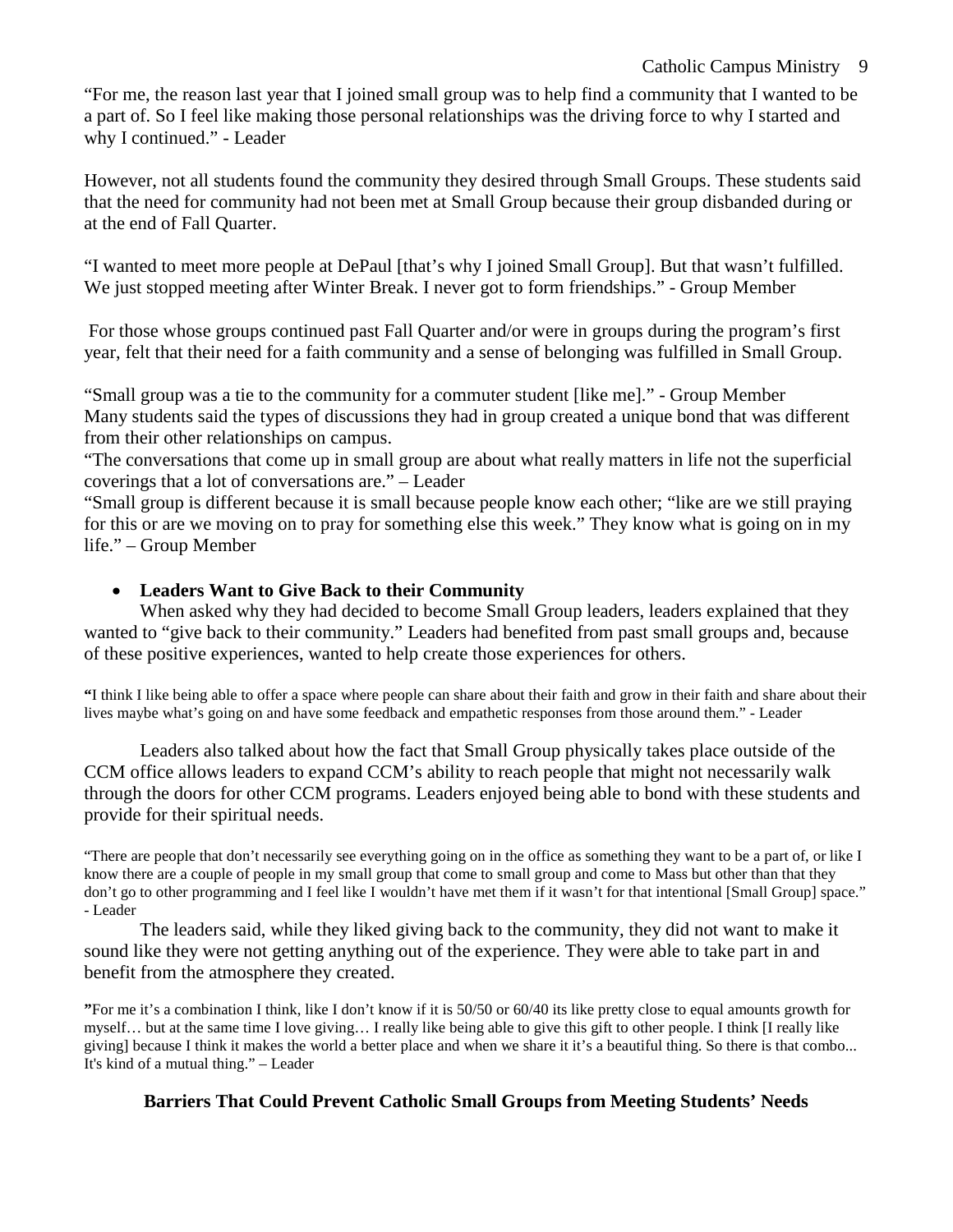The majority of group members and leaders reported small group experiences meeting their needs. Some group members and leaders also expressed those needs not being met. "Met" needs tended to be reported by students whose group remained active for at least two consecutive quarters. Students with "unmet" needs tended to be students in groups that only lasted one quarter and/or disbanded midquarter. Leaders and group members identified 4 factors associated with unmet needs: 1) inconsistent Small Group weekly content, 2) communication issues, 3) over committed group leaders, and 4) leaders lacking the necessary logistical support and training.

### • **Inconsistent Small Group Weekly Content**

Group members in groups that disbanded as well as group members who quit attending active groups, explained that they had joined to learn about the gospel and to talk about their faith. However, when they attended group, the gospel was not discussed or was not given the amount of attention they had expected. When the scripture was not discussed enough or at all, students felt their need for spiritual growth was unmet.

"I joined [small group] to learn about the gospel. We didn't talk about it for even half the time." - Group Member

In addition to being disappointed that scripture was not emphasized in Small Groups, students also expressed confusion on "what" Small group actually was. Group members discussed how their leader "never seemed to do the same thing every week." When the students were craving structure and an environment that they could count on to be consistent, they wished their leader would keep at least a basic framework each week. Instead, these students never knew what to expect when they showed up for group each week.

"He never seemed to do the same thing every week. We always talked about the gospel at some point but there was just too much other stuff going on. He had good points [about the gospel] but then he would try to do an activity that was totally unrelated." - Group Member

#### • **Communication Issues with Group Members and Potential Group Members**

Another barrier to meeting needs was communication. Group members discussed having communication issues with both their group leaders when they were in a group as well as having a hard time getting information from CCM about small groups when they were trying to join.

Within Groups: Group members said they were not always sure week to week if they were having small group because it was not uncommon for their leaders to cancel meetings last minute. They mentioned they understood that sometimes things come up but clarified that their leader would often cancel group by word of mouth. Communicating with the group like this was ineffective and group members would show up for group only to realize everyone else had gotten the message. This caused frustration and even caused students to drop out of their groups.

"He had to cancel all the time because of sports...I mean I get that, but like, you have a phone, send us a freaking text. You know? I have a life too. Just let us know so we can go work on our own stuff. Don't make us figure it out on our own. There were a few times I showed up and no one else did… I got the message eventually. I stopped going after that. I don't think they meet anymore anyway." - Group Member

Similar issues also caused problems during quarter transitions. Leaders who did restart in the winter planned to restart at the beginning of Lent (a decision made during training at the beginning of the year). However, it varied group to group if leaders told their groups about this plan. Group members came back in the winter expecting to have meetings and were confused and some felt hurt when they did not. Group members from these groups said they were sad group had stopped but were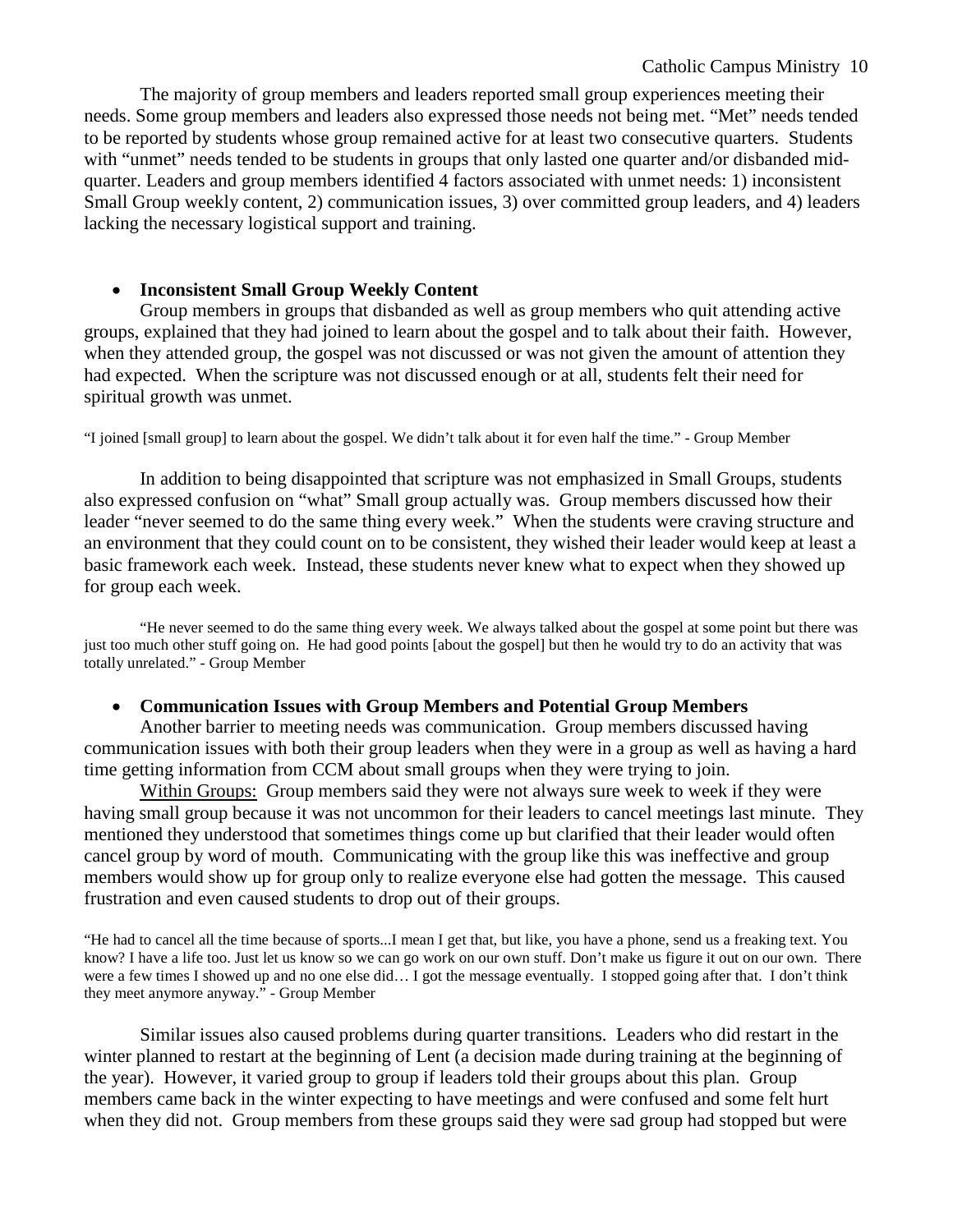#### Catholic Campus Ministry 11

more hurt that their leaders had not talked to them and explained what was going on. Their need for a structured and emotionally safe space to make friends and explore their faith was not met when group leaders did not keep open clear lines of communication. This also impeded the forming lasting friendships. Some group members from groups that disbanded without a discussion said they felt abandoned and that the earlier bonds made had been betrayed.

"I don't understand why it was too hard to have a conversation? We never had a discussion [about stopping]. But when I came back in January I never heard from them again. It sucked you know? I thought we were friends. It was like they had dropped off the face of the Earth." - Group Member

Advertising: Students talked about a lack of advertising for small groups and a lack of understanding among CCM front desk staff about when groups were meeting and how to join. Many of their concerns revolved around outreach and advertising of small groups. These concerns usually came from students who joined small group during the winter or spring quarter.

"They had, from what I heard, all these announcements at Mass last quarter. But I didn't start coming to Mass until February. I get that I was a little late to the game, but they mention Food for Thought like every week why don't they do that with small group?" - Group Member

### • **Over Committed Group Leaders**

Both group leaders and group members cited the busy schedules of leaders as a barrier to meeting the needs expressed above.

Leaders who had to discontinue their groups expressed that they had come into the program with the best of the intentions and wanted to give back to their community through leading a group. Many were also greatly honored that they had been nominated as potential leaders by their peers and wanted to live up to those expectations. However, when the school year started and their schedules got busy they were not able to give Small Group the attention it needed.

"I was nominated to be a leader by people in my group last year… that meant a lot. I guess I never felt seen in CCM. I didn't feel wanted. So when I got nominated I didn't want to let them down. It felt like I was finally becoming part of the CCM community. Even after we stopped meeting I didn't want to tell Rob. I just kept telling him we were working on it. I felt like I had let everyone down." - Leader

These busy schedules led to leaders frequently canceling group meetings because it conflicted with their academic/work/sport schedule or coming to group with little or no preparation. Group members discussed that they felt unwelcome in group when it was clear their leader was "too busy to be there", "wasn't present", or "didn't want to be there". Group members that had these experiences did not investigate joining other groups when their group was discontinued.

"I joined to make friends. I thought of [the group leader] like a big brother. When he stopped returning my texts [in the winter] about group I stopped going to group. Friends are people you hang out with. They weren't my friends." - Group Member

#### • **Lack of Logistical Support and Training**

Many leaders expressed that they did not receive the support they had been expecting from CCM when they started leading. Three support focused needs for leaders were found: 1) logistical, 2) training, and 3) spiritual.

Student leaders whose groups never got off the ground or did not last long term, spoke about having trouble getting in contact with their co-leader(s) to set up a time for the weekly meetings and/or finding a place to hold group meetings. These issues were not necessarily caused by incompatible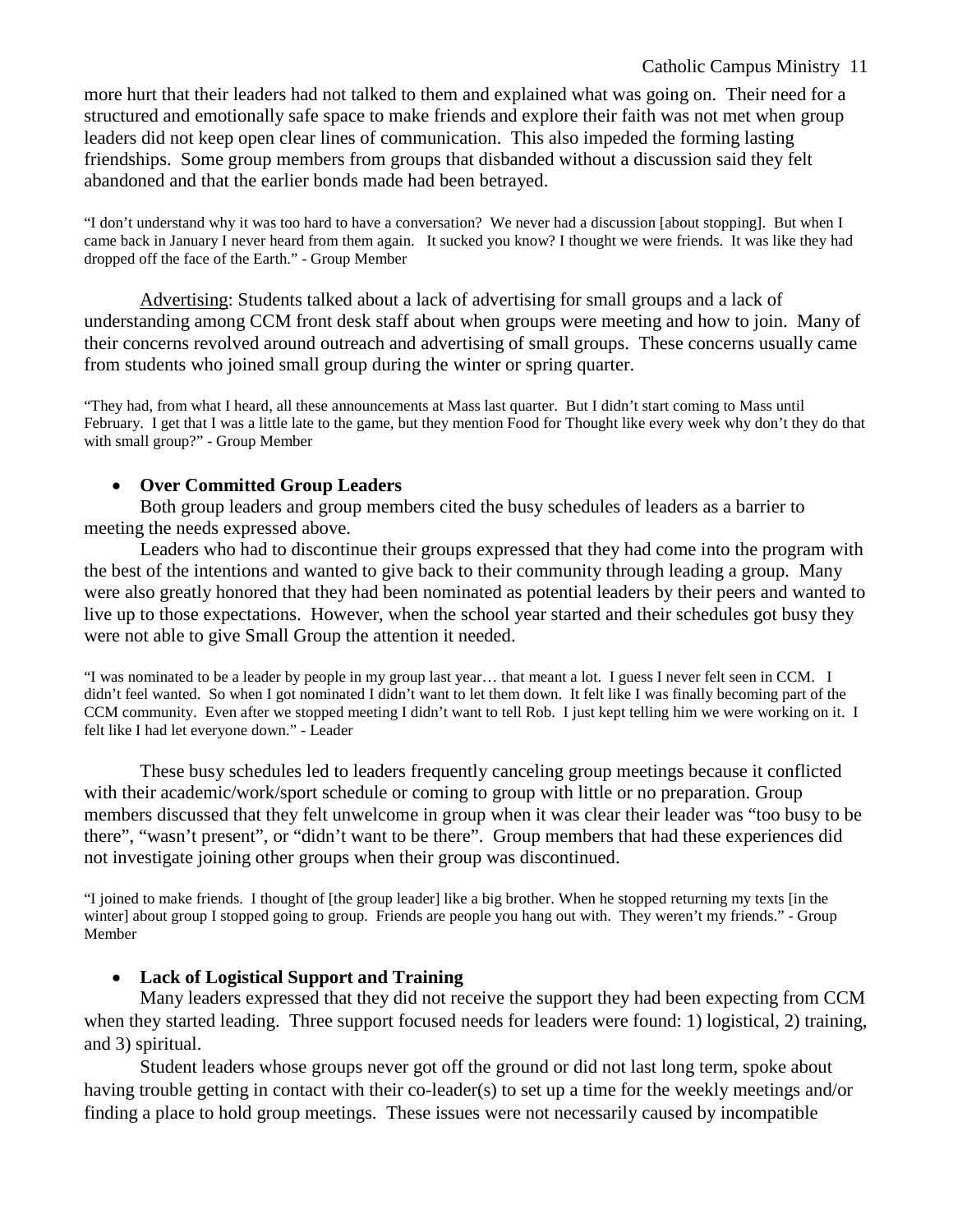schedules or a lack of meeting locations but by a diffused sense of responsibility in the decision making and planning process.

"[I wanted to lead in the winter but] we needed a new time. There were too many of us [too many leaders] and I never knew what any of them were thinking. I think they quit but I could never get a clear answer from any of them. If they weren't going to make an effort, you know, I wasn't going to either." - Leader

Leaders also discussed feeling ill equipped to prepare materials each week for group. Two levels of training were provided for leaders: 9 of the 20 leaders attended a 5 day training camp and the other 11 attended a 3 hour training meeting at DePaul at the beginning of the academic year. Three other one hour trainings were held during the year but were sparsely attended by group leaders. Leaders from both groups expressed concern about their ability to put together materials each week and desired additional training and/or refreshers throughout the year. When asked to specify which areas of the program they would like this additional training in, leaders pointed to help planning materials and coming up with ideas for discussions in group, as well as regular check-ins with CCM and other leaders.

"I would sit down to get ready for group and I wasn't sure where to start. We learned about this at ETC but I just needed more help. I scheduled a meeting with Rob. We met, but that really didn't help. I just wasn't getting it. I need someone to sit there and walk me through it but he already had too much on his plate… the rest of my leaders weren't much help either." – Leader

In addition to group related support, leaders' commentary on why their groups discontinued suggest that personal spiritual issues among leaders was a barrier to success as a leader. Not all, but many leaders who discontinued leadership mentioned low points in their personal faith leading up to discontinuing their Small Group leadership role.

"I wasn't really sure who I was as a Catholic anymore. So I guess it was hard trying to teach that to others when I wasn't sure of it myself." – Leader

#### **Discussion**

Findings collected for this needs assessment suggest that there is a great need for programs like the Catholic Small Groups Initiative on the DePaul campus. Catholic students, especially freshman and sophomores greatly need programs that provide safe spaces to explore their faith, create reserved time for their faith during the week, provide opportunities to practice talking about scripture and faith, and foster a sense of community and belonging.

Responses from both leaders and group members suggest that Catholic Small Groups have the ability to meet these needs when implemented as intended.

The current intended model of meeting format offers a short time at the beginning of the meeting to socialize based around a question that tangentially relates to the scripture which is to be discussed. After this social discussion, a short time of prayer including group member intentions is shared, followed by a reading of the scripture. Students are then asked to discuss the scripture in a three step method of 1) Observing what is going on in the scripture passage, 2) Understanding what the point/meaning/significance of the scripture passage is, 3) Applying the scripture passage to their personal life situations and experiences. This discussion is followed by a closing prayer where group member prayer intentions are once more prayed for by all members in the group.

Student needs were most often met in groups where the group leaders provided consistent meeting formats, were transparent in their planning and decisions, had the time to commit to the group, and where group leaders felt adequately supported and trained. In groups where one or more of these barriers existed, participants tended to express that they had less helpful experiences and more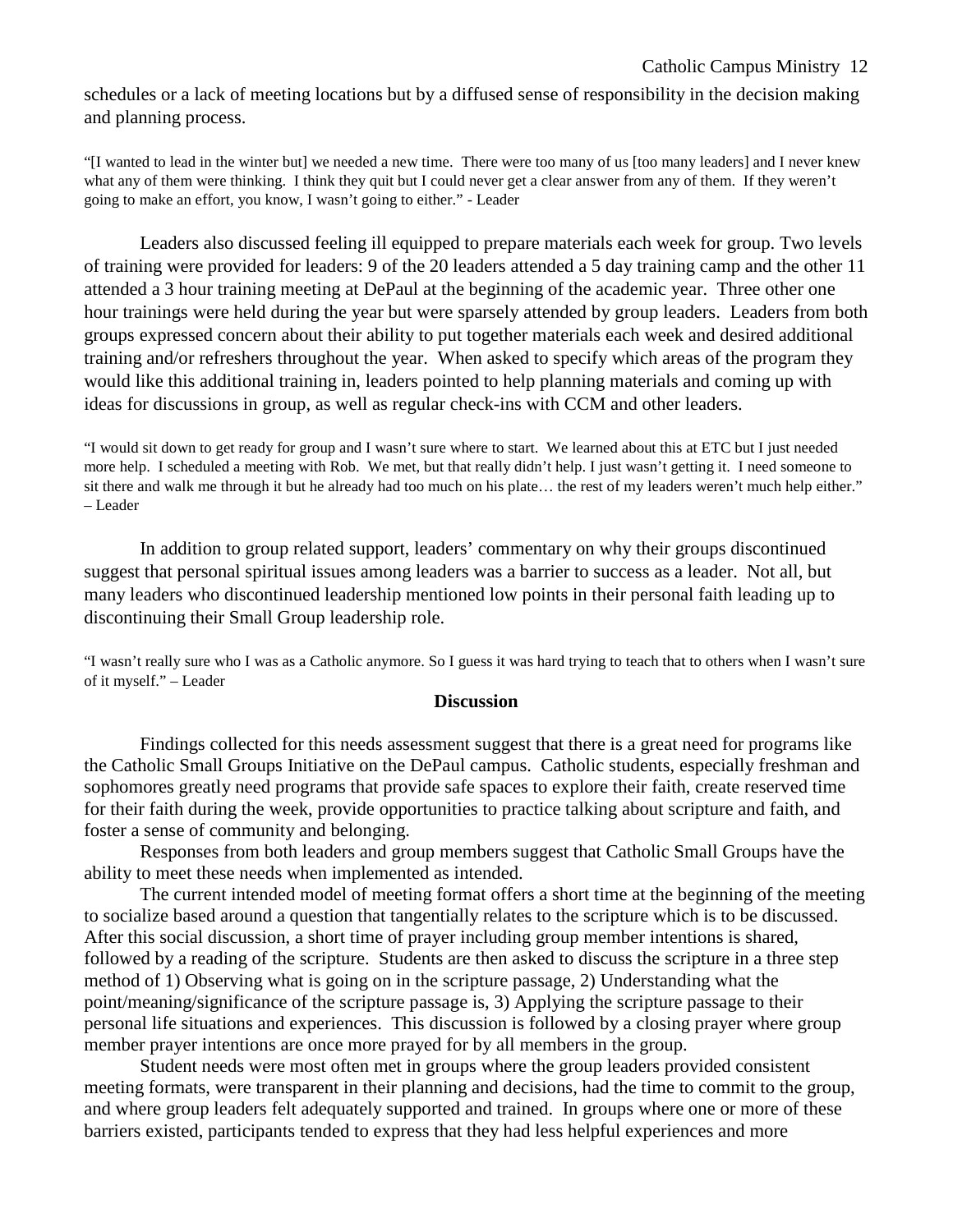frequently reported "unmet needs." These groups also tended to disband after a quarter or less whereas helpful experiences and "met" needs were most often reported by students whose group remained active for at least two consecutive quarters.

Data saturation was reached during data collection. Data saturation suggests that sufficient data was collected to draw conclusions and make recommendations. However, the study's sample is limited to leaders and group members that responded to the evaluation team's requests to participate in focus groups. Of the 35 group members and the 19 leaders emailed about the focus groups, no one responded. In person invitations were used to recruit after email invitations were ineffective. The evaluation team was limited in recruiting participants that they knew and to whom they had regular access. Therefore, it is possible that there are unaddressed experiences from those students the evaluation team was unable to contact. While this is possible, the evaluation team feels confident in their sample's ability to represent the many varying experiences of small group participants (e.g. 1st year vs 2nd year in group, male vs female, year in school, stopped attending or still attending, group disbanded vs still active).

This project has shown Catholic Campus Ministry that this particular outreach strategy and evangelization model is effective when implemented as planned. Understanding this, it means that the department needs to utilize this tool to engage with students who might otherwise not be reached or retained through traditional programmatic ministry models. This contributes to how we form our student leaders and what purpose we charge them with. The peer relationships seem to be especially effective for meeting one of those needs, "finding a sense of belonging at DePaul University".

Contributing to a sense of belonging at DePaul University and building affinity for the University is something Student Affairs as a whole is very interested in. This can shape students' wellness, learning, persistence toward degree completion, as well as alumni support. Recognizing that this is a model that has proven its capacity for affinity building and sense of belonging amongst students, we can see that this project greatly contributes to the work and goals of the division.

#### **VI. Recommendations & Plans for Action**

#### **Recommendations**

Based on these findings, the assessment team makes the following recommendations to help leaders facilitate in a manner which most effectively meets student needs. The implicit recommendation is that Catholic Small Groups should be invested in, strengthened, and continued. The Catholic Small Groups Initiative is an important outreach strategy providing an environment which meets multiple student needs. Additionally the following recommendations will enhance the Catholic Small Group Initiative's ability to meet the needs of students most effectively.

#### **Recommended Adjustments to Enhance Leaders' Effectiveness**

- Emphasize consistent weekly content: Leader should create an overarching meeting structure and stay consistent in its usage. This structure would be standardized across groups since the initiative is meeting the needs of students when properly implemented. It is recommended that the structure taught in the training be emphasized and utilized by leaders.
- Have transparent and frequent communication: Miscommunications and a lack of transparency were at the root of many small group unmet needs. It is recommended group leaders create group messages either on Facebook or through texting to communicate with their group members. Group messages provide a pre-established medium for sending out group information such as last minute cancelations as well as reminders about group meetings. Leaders who used group chats this year also used them to check in with group members about weekly attendance, to schedule group get-togethers, and to build a group bond outside regular meetings. All these contributed to meeting student needs.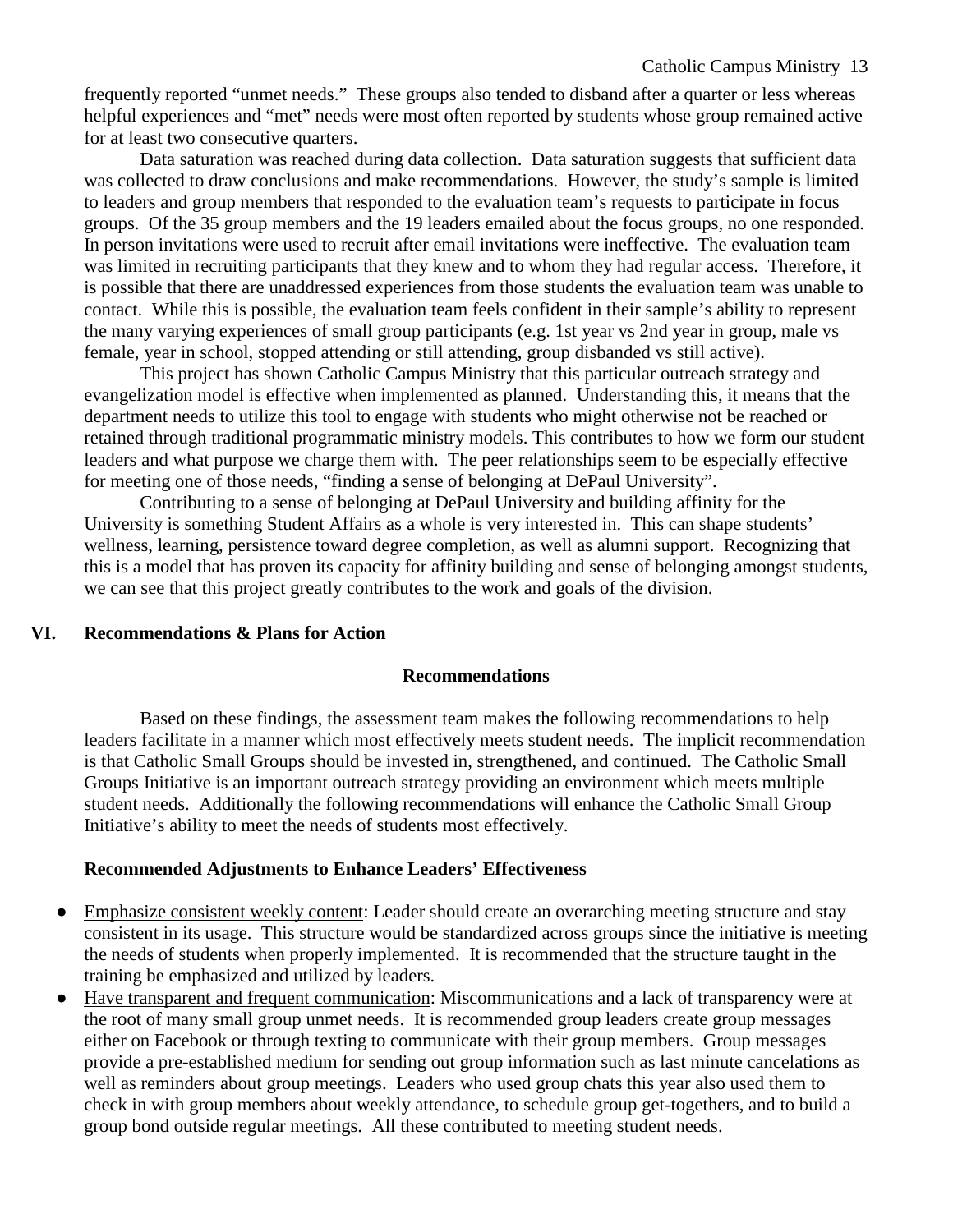Take an active role in group transfers: If leaders find themselves unable to continue their roles midquarter or during quarter transitions, they should be transparent with their group about their reasons for stepping down *before* ending the group so group members do not take the leader's actions personally. Part of this discussion should include the leader taking an active role in connecting group members with other groups since students do not seem inclined to search out groups after their original group disbands.

## **Recommended Adjustments to be made by the Catholic Campus Ministry Student Leaders and Professional Staff to Enhance the Catholic Small Groups Initiative**

- Incorporate more extensive advertising into outreach efforts: Both students who joined Catholic Small Groups and community members who were unable to join a group, expressed a desire for more frequent and more informative advertising. Students would like to see posters and flyers hanging in CCM, around campus, and in the Student Mass Connection. Both leaders and group members thought a handout kept at the front desk or a poster/white board hung in the CCM office that showed which groups were active, when and where they met, and the contact information of the leader(s) would make getting involved or switching groups easier. This centralized information would also make it easier for front desk workers to provide information to students that walk in.
- Emphasize the time commitment during leader recruitment: Leaders often expressed surprise when they were unable to fulfill their role as a group leader because of other commitments. It is recommended that when advertising the position, CCM should emphasize and define the time commitment needed prior to a leader assuming the role.
- Schedule more frequent trainings/check-ins: Many leaders expressed a desire for more frequent training and support meetings with Rob and their fellow group leaders. However, when leaders felt overwhelmed, or unable to succeed they did not reach out to CCM. This suggests that regularly scheduled trainings where leaders can discuss and troubleshoot problems they are facing may help increase the longevity and success of groups, especially for less proactive leaders.
- Provide spiritual support for leaders: Many leaders discussed having personal spiritual "lows" or "dark" periods" during the school year that made it difficult for them to lead group. It is recommended that steps be taken to support leaders' spiritual needs throughout the year through one-on-one and/or group check-ins about leaders' personal faith.

## **Action Plan**

Based on the findings and recommendations made, Catholic Campus Ministry will happily invest in the student led Catholic Small Groups Initiative. For the upcoming year, Catholic Campus Ministry has decided to focus on the theme of "Radical Hospitality" and sees Catholic Small Groups as a way of offering this important tenent of the Catholic faith. By placing this as the overarching theme that we are focusing on, we are already taking action to emphasize our commitment to the Catholic Small Groups Initiative.

Catholic Campus Ministry has reformulated the student leadership structure. In doing so a top tier position was created for a student to be an "Affinity Group Coordinator". One of the roles of this student will be coordinating the Catholic Small Groups Initiative. By having one centralized place for this initiative, many of the recommendations for strengthening Catholic Small Groups can be accomplished.

With this reformulation of the student leadership structure there is also an ongoing spiritual formation and leadership training which the Catholic Small Group leaders will be invited to attend on a monthly basis beginning in September 2016. There will also be area affinity group meetings conducted by the student Affinity Group Coordinator on at least a twice a quarter basis.

Catholic Campus Ministry has also committed to using department resources to provide clear, consistent and widespread advertising of the Catholic Small Groups.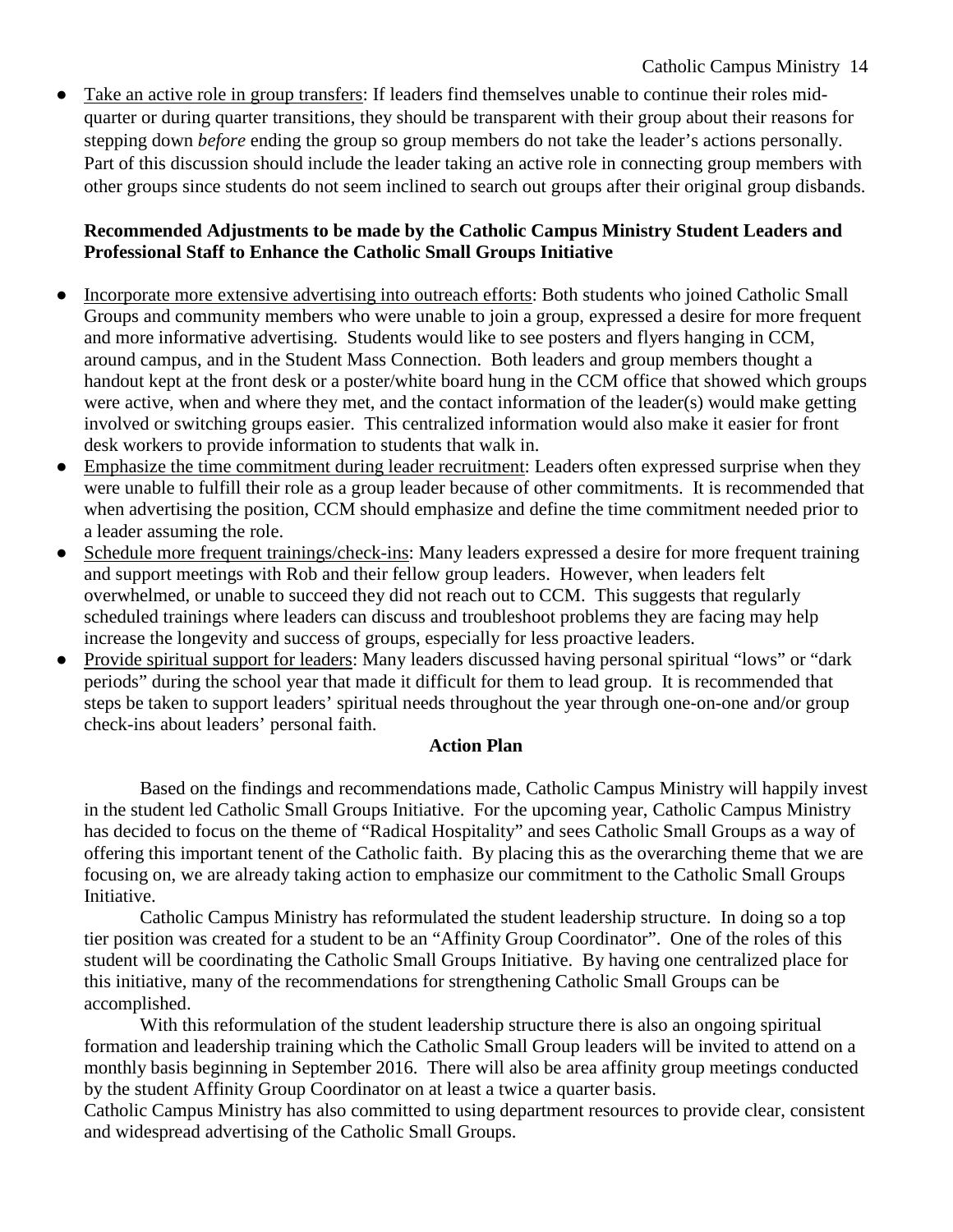## **Providing for recommended adjustments**

- Through the enhanced advertising and centralized coordinator of the initiative, we hope to meet the recommendations concerning transparent communication.
- Through ongoing "Affinity Group" area meetings and monthly student leader formation meetings, we hope to meet the recommendations concerning more frequent trainings, check-ins, and providing greater spiritual support for leaders.
- By having a student coordinator selecting Catholic Small Group leaders there will be an opportunity to emphasize the time commitment for leaders, as well as clearly communicating the expectations of how a leader will conduct their group. This will meet the recommendations for leader recruitment and recommendations for leaders to enhance their Catholic Small Group.

## **Timeline for implementation**

The student Affinity Groups Coordinator has already been hired. Over the summer beginning July 1, 2016 this student will recruit Catholic Small Group leaders based on recommendations from current Catholic Small Groups. The Affinity Groups Coordinator will gather the day, time, location, and contact information of Catholic Small Groups and work with the graphic designer to make clear promotional materials inviting students to Catholic Small Groups. Just prior to the beginning of the 2016-2017 academic year, the Affinity Coordinator will convene a meeting of Catholic Small Group leaders and begin training for the leaders.

One barrier may be student availability prior to the academic term. This first "launch" may seem a bit rushed but with a streamlined structure should work well to train leaders and recruit participants in a well communicated manner.

## **Sharing the results**

Participants (as well as those who were invited to participate but did not respond) in the assessment will receive an email summary of the findings, recommendations, and action plan during October of the fall quarter.

Student leaders will get an overview of the findings during their student leader training prior to the fall academic term.

Catholic Campus Ministry staff will review this assessment project in-depth during a staff meeting in mid-August 2016. Each professional staff member will also receive a copy of our departmental report.

The Assistant Vice President of University Ministry (Mark Laboe) will also be given a copy of the report via email in August prior to Catholic Campus Ministry student leader training. A short amount of time will be spent in the University Ministry area meeting in October 2016, giving a summary of each of the area departments' assessment reports.

In mid-July 2016 Mission and Values will also be given a copy of the report and a summary will be included in the final grant report for the Vincentian Endowment Fund grant that was awarded in relation to this initiative. The VEF grant provided for students and staff to attend the Evangelical Catholic Training Camp and allowed CCM to hire a graduate researcher (Danielle Vaclavik) to assess the Catholic Small Groups Initiative.

Information will be shared with Student Affairs through the Assessment Symposium in October 2016.

# **Implications for Other Departments**